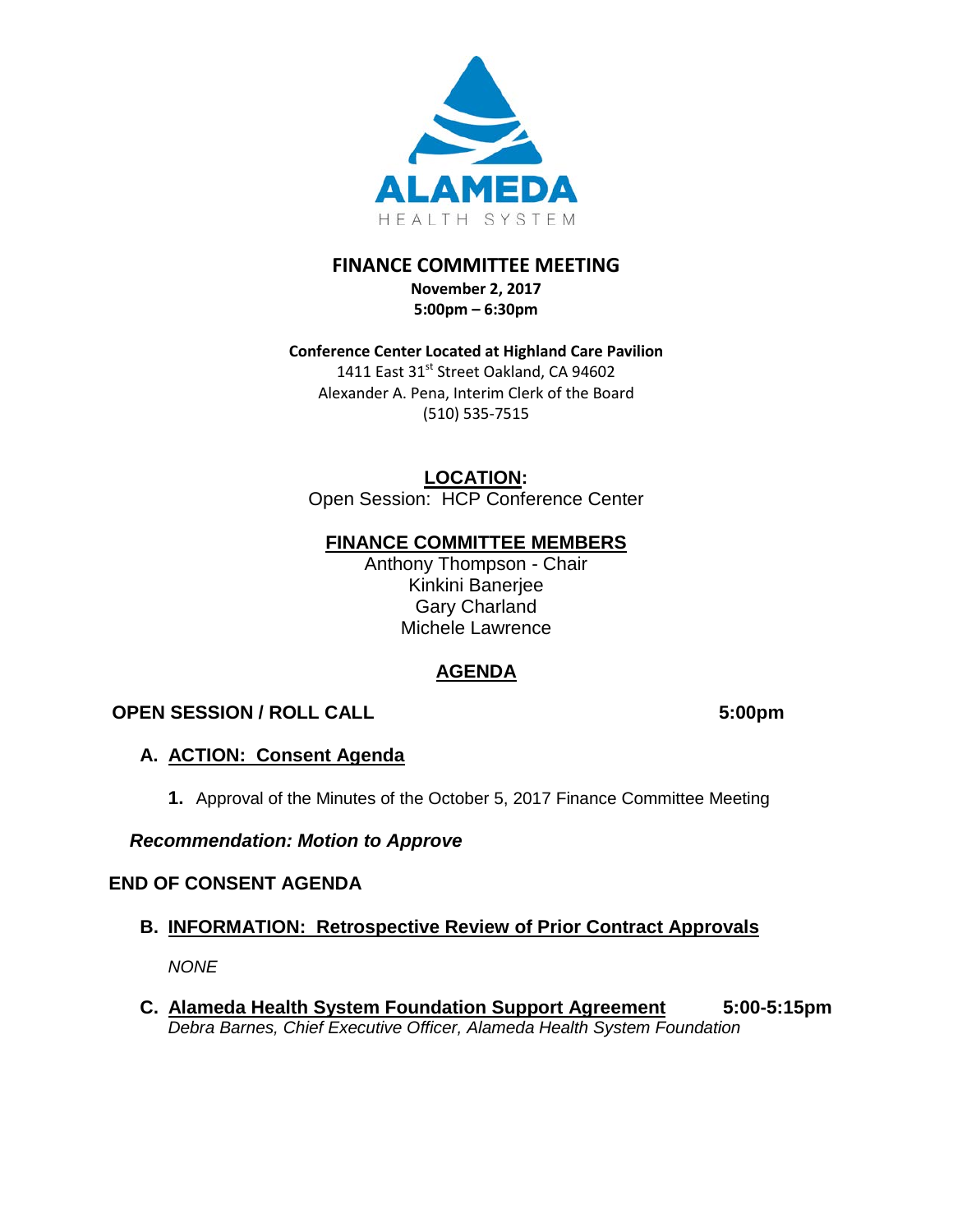## **D. ACTION: Approval of Contracts 5:15–5:30pm**

- **1.** Renewal agreement with Vizient, Inc. to be the Group Purchasing Organization for Alameda Health System. The term of the proposed agreement is January 1, 2018 through December 31, 2023. The estimated impact of the proposed agreement is \$3,430,050.00. *Luis Fonseca, Chief Operating Officer*
- **2.** Amendment to the agreement with OakCare Medical Group, Inc., for the provision of electrophysiology administrative services and substance use disorder administrative services. The term of the proposed amendment is November 15, 2017 through June 30, 2020. The estimated impact of the proposed agreement is \$260,156.67. *Ghassan Jamaleddine, Chief Medical Officer*

## *Recommendation: Motion to Approve*

## **E. INFORMATION/DISCUSSION: Operating Reports 5:30–6:10pm**

- 
- **1.** Discussion of Committee Needs (10 minutes) *Anthony Thompson, Chair, Finance Committee*
- **2.** Chief Financial Officer Report: (10 minutes) *David Cox, CFO* - September 2017 Financial Report
- **3.** Chief Operating Officer Report: (20 minutes) *Luis Fonseca, COO*
- **4.** EMR Financing Update (Verbal Update) *David Cox, CFO Ed Babakanian, Interim CIO*

## **F. INFORMATION/DISCUSSION: Business Planning**

**1**. Market Share Analysis Follow Up **6:10–6:25pm**  *Ishwari Venkataraman, Vice President, Strategy & Business Planning* 

## **G. DISCUSSION: Committee Planning 6:25–6:30pm**

## **Public Comment**

**Trustee Comments**

# **ADJOURNMENT**